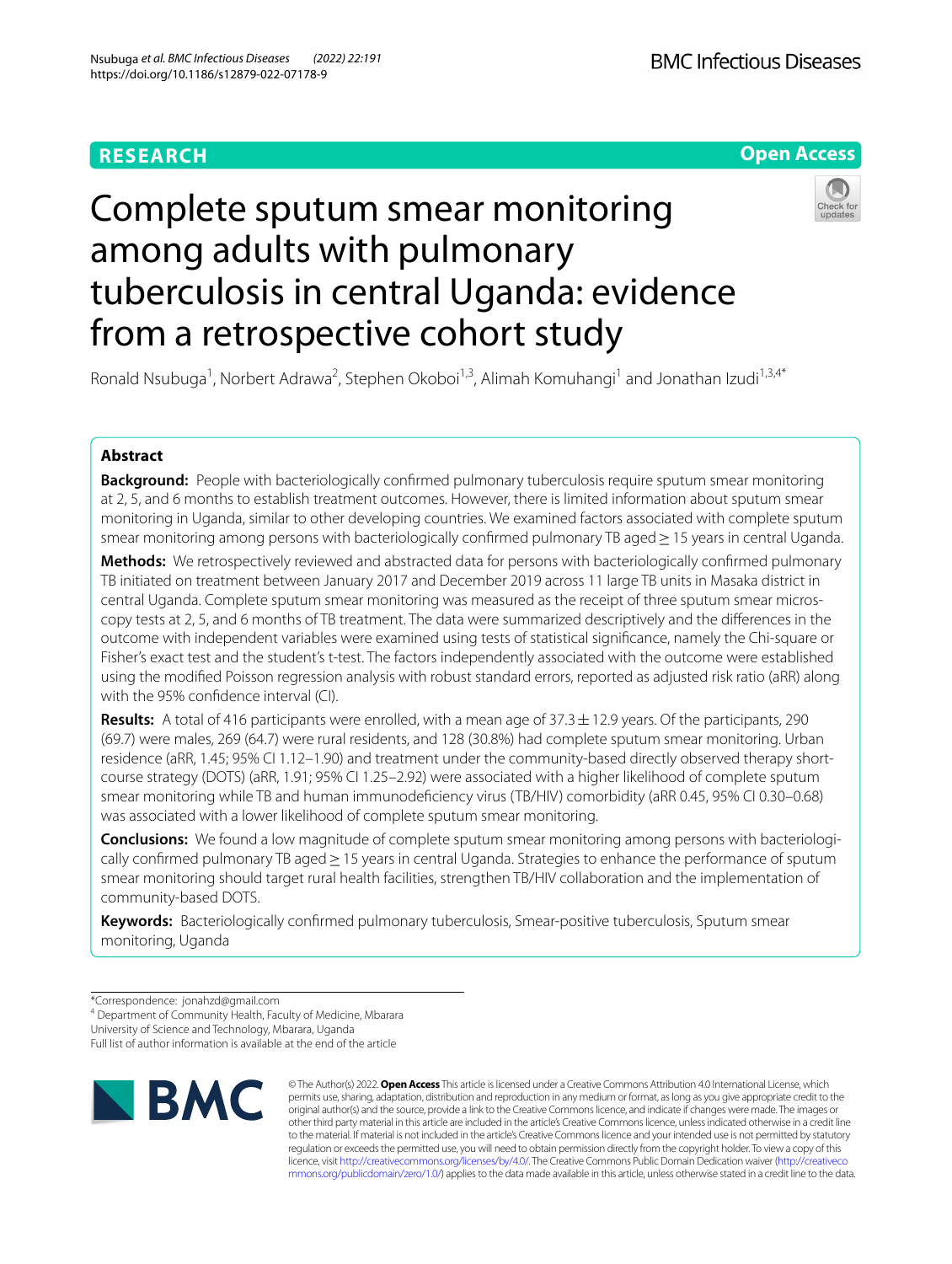# **Background**

High morbidity and mortality posed by tuberculosis (TB) continue to be a global health problem despite the availability of effective treatment. The 2021 Global TB Report indicates that 9.9 million people fell ill with TB in 2020, with 1.3 million deaths among people who do not have human immunodefciency virus (HIV) and an additional 214,000 deaths among people with HIV  $[1]$  $[1]$ . The African region still has the highest burden of TB [\[1](#page-7-0)]. In Uganda, approximately half of all persons diagnosed with pulmonary TB are bacteriologically confrmed [\[2\]](#page-7-1), the most infectious form of TB disease. Persons with bacteriologically confrmed pulmonary TB pose an enormous risk of TB transmission at household and community levels especially when they sneeze, cough, laugh, spit, sing, talk, or breathe  $[3]$  $[3]$ . Therefore, proximity to these individuals puts one at an increased risk of TB infection, especially when they are not on treatment. The early diagnosis of pulmonary TB and initiation of treatment is advantageous in preventing onward transmission of TB. To establish a response to treatment, the Uganda National TB treatment guidelines recommend sputum smear monitoring at 2, 5, and 6 months  $[4]$  $[4]$ , using sputum smear microscopy since GeneXpert and culture are expensive. GeneXpert is also unreliable because dead bacilli can still test positive even when response to treatment is good. At each of the visits, only one sputum specimen is required/collected. Based on sputum smear examination results, persons with a negative test continue with the frst-line TB treatment while those with a positive test result receive GeneXpert to exclude rifampicin resistance. When an individual has a positive sputum smear monitoring test result but is rifampicin sensitive, treatment adherence counseling and support is provided while those found rifampicin resistant are started on second-line treatment for multi-drug resistant TB. Good response to treatment is refected by sputum smear conversion, a change in sputum smear test result from positive to negative. Furthermore, sputum smear monitoring is useful in establishing treatment failure, the emergence of multi-drug resistance, and establishing cure [[3\]](#page-7-2).

Uganda has a suboptimal cure rate of 51% [[5\]](#page-7-4) and a treatment success rate of 78% according to the most recent national data  $[6]$  $[6]$ . These rates are far below the WHO desired targets of 85% cure rate and at least 90% treatment success rate [\[7](#page-7-6)]. One of the reasons for the suboptimal cure rate is a low level of complete sputum smear monitoring among persons with bacteriologically confrmed pulmonary TB [[8\]](#page-7-7), and incomplete sputum smear monitoring is equally a marker for suboptimal treatment success. However, information about complete sputum smear monitoring across most countries in sub-Saharan Africa is limited. Studies show that a substantial proportion of people with bacteriologically confrmed pulmonary TB do not complete sputum smear monitoring  $[9-12]$  $[9-12]$  despite its positive impact on treatment outcomes [\[8](#page-7-7)]. From literature, not being on directly observed therapy short-course strategy (DOTS)  $[11]$  $[11]$  $[11]$ , being a male [[10,](#page-7-11) [11](#page-7-10)], being unable to produce sputum, and experiencing longer waiting time at health facilities including inadequate patient health education on the importance, timing, and frequency of sputum smear monitoring [\[9](#page-7-8), [11\]](#page-7-10) are associated with incomplete sputum smear monitoring. We examined factors associated with complete sputum smear monitoring among people with bacteriologically confrmed pulmonary TB in Masaka district in central Uganda, a setting where program data show that the majority of persons with bacteriologically confrmed pulmonary TB do not complete sputum smear monitoring.

# **Methods and materials**

# **Study design and setting**

This retrospective cohort study involved the review of secondary data across 11 large government and privatenot-for proft health facilities in Masaka district in central Uganda. In Uganda, the frst level of healthcare is Health Center (HC) II at the parish level followed by HC III at the sub-county level, HC IV at the county level, district hospital at the district level, and then regional and national referral hospitals at the district and national levels, respectively.

Currently, there are fve national referral hospitals, 14 regional referral hospitals, 169 general hospitals, 194 health center (HC) IVs, and the remaining are HC IIIs and HC. However, there are also fve super-specialized hospitals in the country and two specialized institutes, the Uganda Heart Institute and the Uganda Cancer Institute [\[13](#page-7-12)].

Masaka district has 13 health facilities that provide TB diagnostic and treatment services (1 Regional Referral Hospital, 1 General Hospital, 2 HC IVs, and 7 HC IIIs) and 11 of these health facilities were included in the study because they have high patient load (100 TB patients diagnosed and treated per year, on average). The other two health facilities were not included but were used for pre-testing of the data abstraction tool because they have low patient load. Of the 11 study sites, the government health facilities included; Bukoto, Kamulegu, Bukeeri, Mpugwe, Buwunga, and Bukakata Health Center IIIs (HC IIIs), which are sub-county level health facilities. Also, Kyanamukaaka and Kiyumba HC IVs which are county-level health facilities, and Masaka Hospital, a regional level hospital were included. The private notfor-proft health facilities included Kitovu district hospital and Ssunga Health Centre III. Each of these study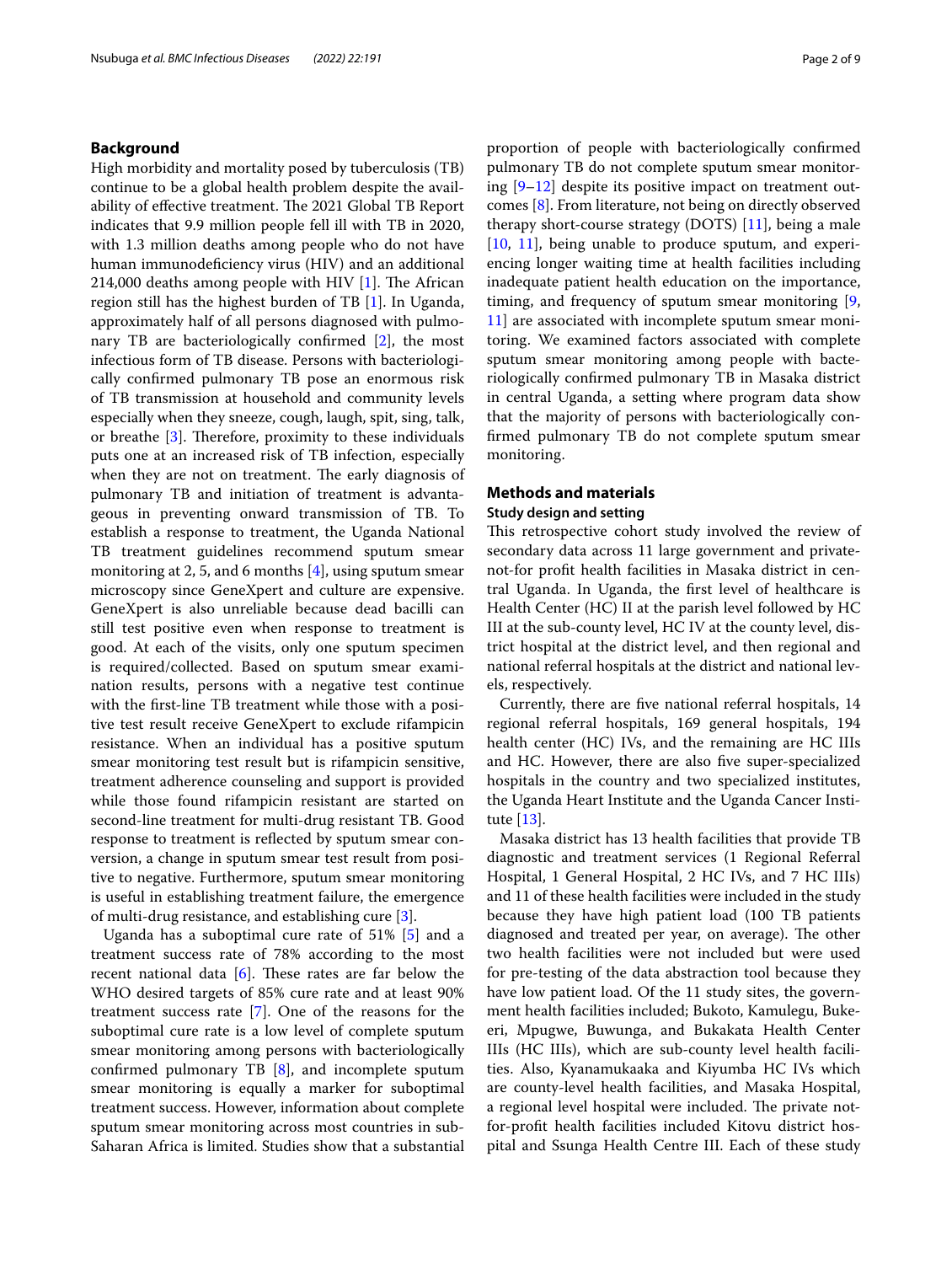sites has a TB clinic that provides TB treatment and diagnostic services following the Uganda National TB and Leprosy Control Program (NTLP) Treatment guidelines. The diagnosis of drug-susceptible pulmonary TB using a GeneXpert occurs at HC IV and hospital levels of care, which are sites with a GeneXpert testing machine. At HC II level of care, only sputum smear microscopy is performed to diagnose TB. However, sputum smear samples are collected for examination at a GeneXpert site to exclude rifampicin drug resistance. People with bacteriologically confrmed pulmonary TB receive 6-months of anti-TB regimen in two phases. In the intensive phase, they receive 2 months of treatment that consist of Rifampicin (R), Isoniazid (H), Pyrazinamide (Z), and Ethambutol (E) administered as a fxed-dose combination of tablets. In the continuation phase, they receive RH for 4 months as a fxed-dose combination of tablets. Sputum smear monitoring is performed using microscopy at 2, 5, and 6 months of the treatment.

#### **Eligibility criteria**

We included all persons aged $\geq$  15 years diagnosed with bacteriologically confrmed pulmonary TB and initiated treatment between January 2017 and December 2019. We excluded the following categories of persons with TB: (1) persons whose response to TB treatment was not monitored using sputum smear microscopy, namely persons with clinically diagnosed and extrapulmonary TB; and, (2) persons whose sputum smear monitoring status could not be established, either because they were transferred to another health facility or were lost to follow-up.

#### **Study variables and measurements**

Our outcome variable was complete sputum smear monitoring, measured on a binary scale. Persons who received all the three recommended sputum smear microscopy tests at 2, 5, and 6 months of TB treatment were regarded to have complete sputum smear monitoring and all the rest were regarded to have incomplete sputum smear monitoring. The independent variables included age measured in years and then categorized as 15–24, 25–34, 35–44, 45–54, and  $\geq$  55 years, sex (male versus female), TB/HIV comorbidity (no or yes), type of person with bacteriologically confrmed pulmonary TB namely new or retreatment case, availability of treatment supporter (no versus yes), place of residence (rural or urban), and type of DOTS (community-based versus health facilitybased). The health facility attributes included the level of the health facility (health center versus hospital), type of health facility ownership (private-not-for proft versus government), and the location of the health facility, whether rural or urban.

# **Data collection and processing**

We abstracted data from TB unit registers using a standardized data abstraction tool between July and August 2020. Elsewhere [\[14](#page-7-13)], the dataset is deposited. Before data collection, the data abstraction tool was pre-tested outside the study area and the data collectors received training about the study purpose, data abstraction, and responsible conduct of research. All the flled data abstraction tools were reviewed for completeness before entry in Epi-Data [[15](#page-7-14)]. To minimized data entry errors, quality control measures like skips, alerts, range, and legal values were employed in Epi-Data.

#### **Statistical data analysis**

The analysis was done in Stata version 15 (Stata Corp., College Station, Texas, USA). Frequencies and percentages were computed for categorical data and means with standard deviations for numerical data at the univariate analysis. Complete sputum smear monitoring was computed as the proportion of participants with three sputum smear microscopy examinations scheduled at 2, 5, and 6 months of TB treatment.

In the bivariate analysis, the Chi-square test was employed to test diferences in complete sputum smear monitoring with categorical data when all the cell counts were≥5, otherwise, Fisher's exact test was used. Mean diferences in complete sputum smear monitoring with numerical data were compared with the Student's t-test. The multivariate analysis included all variables with probability value (p-value) less than 5% at bivariate analysis and signifcant variables from the literature particularly residence. The outcome was frequent so the odds ratio would overestimate the degree of association [[16\]](#page-7-15). Accordingly, we computed crude risk ratio (RR) and adjusted risk ratio (aRR) at multivariate analysis using the modifed Poisson regression analysis with robust standard errors [[17\]](#page-7-16), and reported RR with the corresponding 95% confdence interval (CI).

We did not report probability values (p-values) since they are less informative  $[18]$  $[18]$ . CIs are sufficient for reporting the precision of the measure of efect and establishing statistical signifcance [[18](#page-7-17)]. Additionally, CI is more informative than p-values  $[19]$  $[19]$  and is hence preferred in reporting the measure of efect [[20–](#page-7-19)[22](#page-7-20)].

#### **Ethical considerations**

Our study was reviewed and approved by the Clarke International University Research Ethics Committee (reference number CLARKE-2020-31). Administrative approval was obtained from the Masaka District Health Office.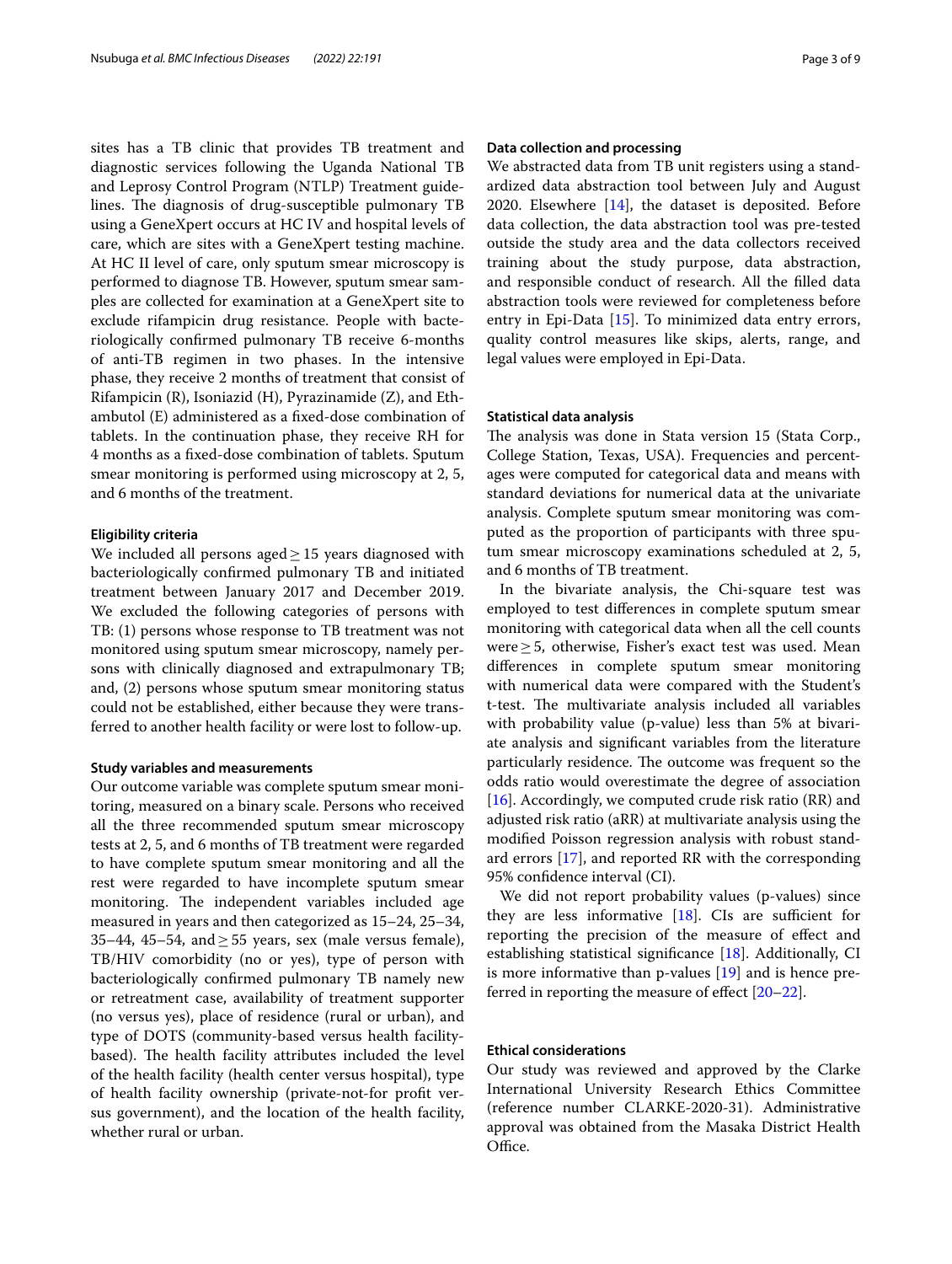# **Results**

# **Study profle**

There were 895 persons with TB registered for treatment across the study sites between January 2017 and December 2019 (Fig. [1\)](#page-3-0). Of this, a total of 479 persons were excluded with reasons: (1) 419 participants were ineligible because their response to treatment was monitored through clinical improvements but not sputum smear microscopy; and, (2) 60 participants were persons whose sputum smear status could not be established because they were either transferred to another health facility  $(n=47)$  or were lost to follow-up  $(n=13)$ . Overall, we analyzed data for 416 participants.

# **Distribution of participant characteristics**

The mean age of the 416 participants was  $37.3 \pm 12.9$  $37.3 \pm 12.9$  $37.3 \pm 12.9$  years, with a range of 15–82 years (Table 1). Most of the participants (36.1%) were in the 25–34 age category, males (69.7%), and persons with a new diagnosis of bacteriologically confrmed pulmonary TB (95.7%). Over half (65.6%) had received treatment under the community-based DOTS and 64.4% resided in a diferent sub-county to that of the health facility. Table [1](#page-4-0) further

shows that 64.7% of the participants were rural residents, less than half (41.6%) were persons with TB/HIV (41.6%), and the majority (81.0%) had a treatment supporter.

# **Level of complete sputum smear monitoring and bivariate analysis of diferences incomplete sputum smear monitoring with particiant and health facility factors**

Of the 416 participants enrolled, 128 (30.8%) had complete sputum smear monitoring (Table [2\)](#page-5-0). Participants with complete sputum smear monitoring were slightly older compared to those with incomplete sputum smear monitoring:  $39.0 \pm 14.2$  versus  $36.5 \pm 12.2$  ( $p = 0.067$ ). The majority of participants with complete sputum smear monitoring were from urban health facilities, had received treatment at the hospital level of care, and a government health facility. Both females and males had a comparable proportion of complete sputum smear monitoring: 26.2% versus 32.8% respectively,  $p = 0.182$ . We found statistically signifcant diferences in complete sputum smear monitoring concerning the type of health facility ownership ( $p = 0.006$ ), type of DOTS ( $p < 0.001$ ), TB/HIV co-infection ( $p < 0.001$ ), and treatment supporter availability  $(p=0.048)$ .

<span id="page-3-0"></span>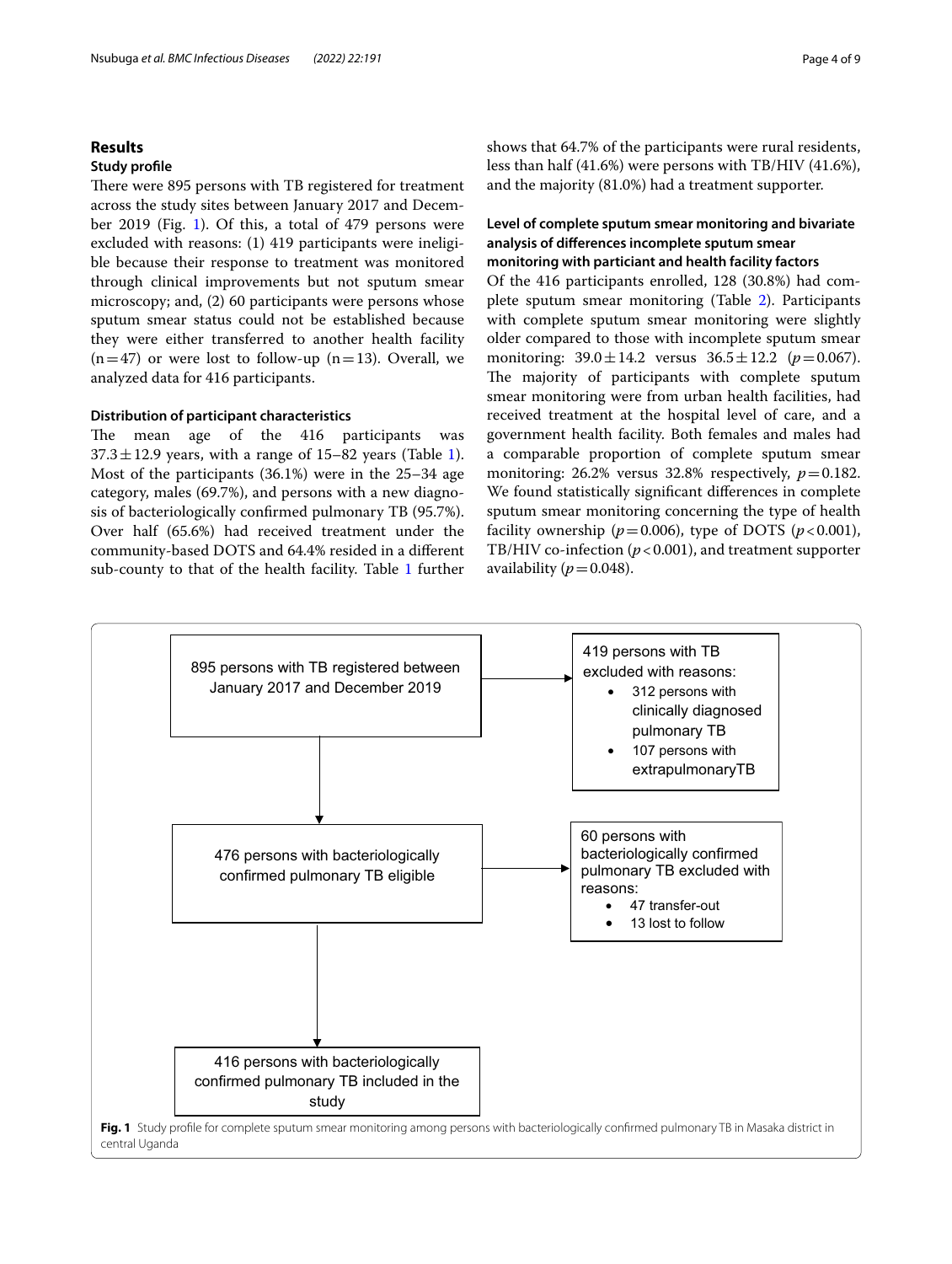<span id="page-4-0"></span>**Table 1** Participant and health facility characteristics

| Variable                                               | Level                  | Overall $(n=416)$ |  |
|--------------------------------------------------------|------------------------|-------------------|--|
| Health facility location                               | Rural                  | 137 (32.9)        |  |
|                                                        | Urban                  | 279 (67.1)        |  |
| Health facility level                                  | Health center          | 137 (32.9)        |  |
|                                                        | Hospital               | 279(67.1)         |  |
| Type of health facility owner-                         | Private-not-for profit | 21(5.1)           |  |
| ship                                                   | Government             | 395 (95.0)        |  |
| Age group (years)                                      | $15 - 24$              | 52 (12.5)         |  |
|                                                        | $25 - 34$              | 150 (36.1)        |  |
|                                                        | $35 - 44$              | 104(25.0)         |  |
|                                                        | $45 - 54$              | 63 (15.1)         |  |
|                                                        | > 55                   | 47 (11.3)         |  |
|                                                        | Mean                   | $37.3 \pm 12.9$   |  |
| Sex                                                    | Female                 | 126 (30.3)        |  |
|                                                        | Male                   | 290 (69.7)        |  |
| Type of person with BC-PTB                             | Retreatment            | 18(4.3)           |  |
|                                                        | New                    | 398 (95.7)        |  |
| Type of DOTS                                           | Facility-based         | 143 (34.4)        |  |
|                                                        | Community-based        | 273 (65.6)        |  |
| Lives in the same sub-county<br>as the health facility | No                     | 268 (64.4)        |  |
|                                                        | Yes                    | 148 (35.4)        |  |
| Residence                                              | Rural                  | 269 (64.7)        |  |
|                                                        | Urban                  | 147 (35.3)        |  |
| TB/HIV                                                 | No                     | 243 (58.4)        |  |
|                                                        | Yes                    | 173 (41.6)        |  |
| Treatment supporter                                    | No                     | 79 (19.0)         |  |
|                                                        | Yes                    | 337 (81.0)        |  |

# **Factors associated with the complete sputum smear monitoring**

Table [3](#page-5-1) shows both the unadjusted and adjusted analyses fndings. In the unadjusted analysis, community-based DOTS was associated with a higher likelihood of complete sputum smear monitoring (RR 2.39, 95% CI 1.60– 3.58) while TB/HIV co-infection was associated with a lower likelihood of complete sputum smear monitoring (RR, 0.36; 95% CI 0.24–0.53). However, having a treatment supporter (RR, 1.53; 95% CI 0.98–2.40), living in the same sub-county as the health facility (RR, 0.74; 95% CI 0.53–1.02), and being an urban resident (RR, 1.17; 95% CI 0.87–1.57) were not associated with complete sputum smear monitoring. After adjusting for statistically signifcant and socially relevant variables namely residence and treatment supporter availability (Table [2](#page-5-0)), our data show that complete sputum smear monitoring was 45% more likely among urban residents compared to rural residents (aRR 1.45 95% CI 1.12–1.90) and when treatment had occurred under community-based DOTS compared to facility-based DOTS (aRR 1.91, 95% CI 1.25–2.92).

Conversely, persons with TB/HIV were 55% less likely to complete sputum smear monitoring (aRR 0.45, 95% CI 0.30–0.68). However, having a treatment supporter was not associated with complete sputum smear monitoring (aRR 1.21, 95% CI 0.78–1.88).

# **Discussion**

Our study focused on complete sputum smear monitoring among persons with bacteriologically confrmed pulmonary TB in central Uganda. We found that one-third of persons with bacteriologically confrmed pulmonary TB complete sputum smear monitoring, with completion being more likely among urban than rural residents and when treatment is under community-based DOTS compared to facility-based DOTS, but less likely among persons with TB/HIV comorbidity. The level of complete sputum smear monitoring in the present study is much lower than previously reported in Rwanda at 49.9% [[12](#page-7-9)] and across two rural districts in Uganda at 45% [[11\]](#page-7-10) but comparable to 27.7% observed in a recent study in rural eastern Uganda [[9\]](#page-7-8).

In general, the magnitude of complete sputum smear monitoring remains distant from the Uganda Ministry of Health target of 100% (all persons with bacteriologically confrmed pulmonary TB receiving three sputum smear microscopy examinations)  $[4]$  $[4]$ . The lower magnitude of complete sputum smear monitoring undermines eforts to ascertain response to treatment, detect treatment failure, and drug resistance. This will exacerbate TB morbidity and mortality at both the household and community levels since persons with bacteriologically confrmed pulmonary TB infect on average 10–15 persons per year [[23\]](#page-7-21). Given that TB control programs in sub-Saharan Africa have a suboptimal treatment success rate [[24](#page-7-22)] and the positive impact of complete sputum smear monitoring on cure and treatment success rates  $[8]$  $[8]$ , sputum smear monitoring should be a top priority for both the district and national TB control programs.

Our study shows that urban residents are more likely to complete sputum smear monitoring compared to rural residents. This could be due to easy access to health services in urban areas compared to rural areas. This finding is consistent with previous studies which report sputum smear monitoring is less likely among rural residents compared to urban residents [\[9,](#page-7-8) [25](#page-7-23)]. Accordingly, direct and indirect costs associated with access to TB care tend to negatively afect the continuity of care [[26\]](#page-7-24). It is important to recognize that in Uganda, access to health facilities continue to be a challenge in rural areas despite the availability of the Uganda National Health Policy framework which aims to achieve universal access to basic health care package within a 5 km radius [[27](#page-7-25)]. To date, the majority of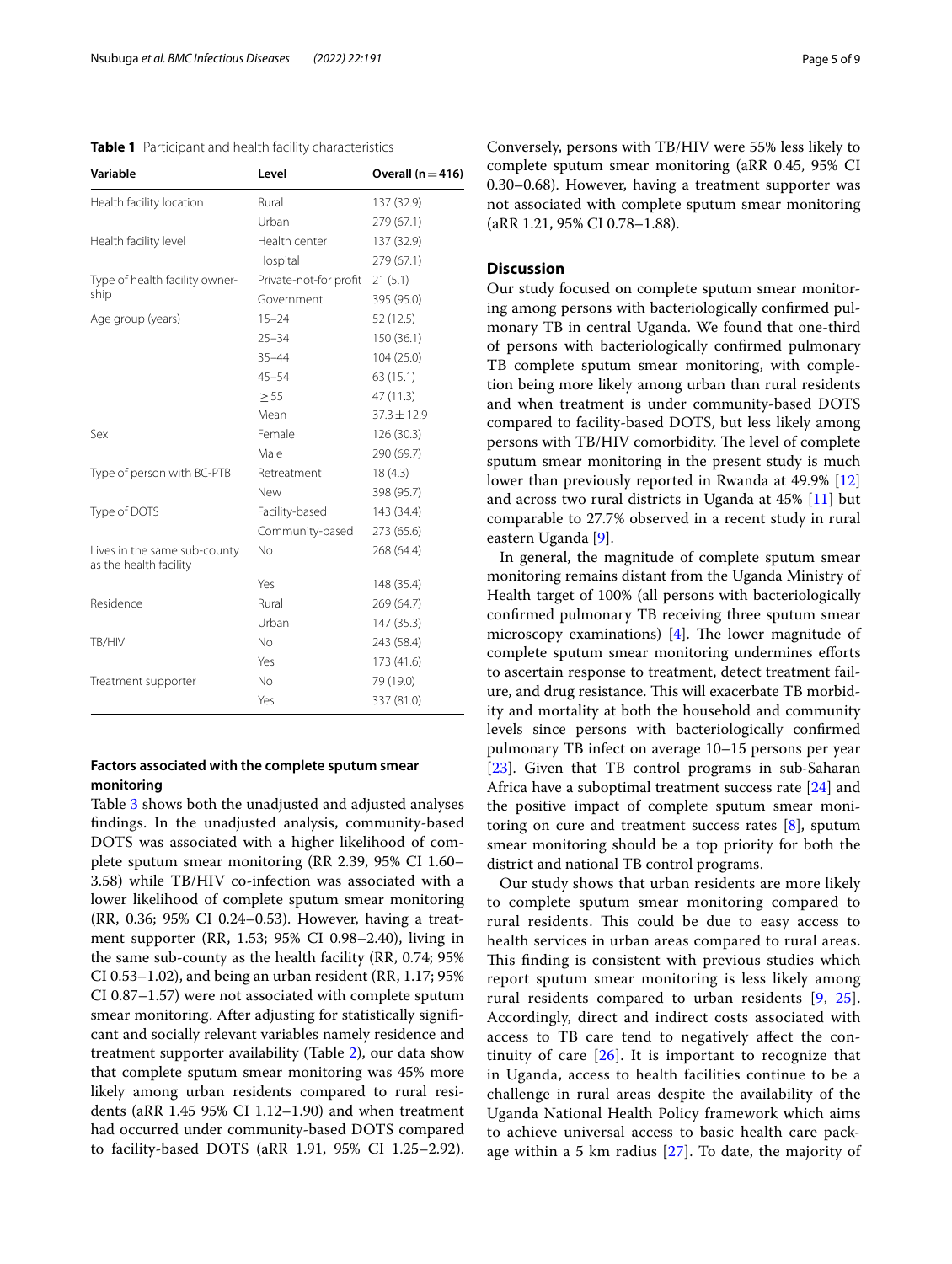| Variable                                               | Level                  | Overall ( $n = 416$ ) | Complete sputum smear monitoring |                   | P-value |
|--------------------------------------------------------|------------------------|-----------------------|----------------------------------|-------------------|---------|
|                                                        |                        |                       | No ( $n = 288$ )                 | Yes ( $n = 128$ ) |         |
| Health facility location                               | Rural                  | 137                   | 101(73.7)                        | 36(26.3)          | 0.164   |
|                                                        | Urban                  | 279                   | 187 (67.0)                       | 92 (33.0)         |         |
| Health facility level                                  | Health center          | 137                   | 101(73.7)                        | 36(26.3)          | 0.164   |
|                                                        | Hospital               | 279                   | 187 (67.0)                       | 92 (33.0)         |         |
| Type of health facility ownership                      | Private-not-for profit | 21                    | 20 (95.2)                        | 1(4.8)            | 0.006   |
|                                                        | Government             | 395                   | 268 (67.8)                       | 127 (32.2)        |         |
| Age group (years)                                      | $15 - 24$              | 52                    | 38 (73.1)                        | 14(26.9)          | 0.368   |
|                                                        | $25 - 34$              | 150                   | 108 (72.0)                       | 42 (28.0)         |         |
|                                                        | $35 - 44$              | 104                   | 70 (67.3)                        | 34 (32.7)         |         |
|                                                        | $45 - 54$              | 63                    | 45 (71.4)                        | 18 (28.6)         |         |
|                                                        | $\geq 55$              | 47                    | 27(57.4)                         | 20(42.6)          |         |
|                                                        | Mean                   | $37.3 \pm 12.9$       | $36.5 \pm 12.2$                  | $39.0 \pm 14.2$   | 0.067   |
| Sex                                                    | Female                 | 126                   | 93 (73.8)                        | 33 (26.2)         | 0.182   |
|                                                        | Male                   | 290                   | 195 (67.2)                       | 95 (32.8)         |         |
| Type of person with BC-PTB                             | Retreatment            | 18                    | 9(50.0)                          | 9(50.0)           | 0.071   |
|                                                        | New                    | 398                   | 279(70.1)                        | 119 (29.9)        |         |
| Type of DOTS                                           | Facility-based         | 143                   | 120 (83.9)                       | 23(16.1)          | < 0.001 |
|                                                        | Community-based        | 273                   | 168(61.5)                        | 105 (38.5)        |         |
| Lives in the same sub-county as the<br>health facility | No                     | 268                   | 177 (66.0)                       | 91 (34.0)         | 0.058   |
|                                                        | Yes                    | 148                   | 111(75.0)                        | 37(25.0)          |         |
| Residence                                              | Rural                  | 269                   | 191 (71.0)                       | 78 (29.0)         | 0.289   |
|                                                        | Urban                  | 147                   | 97(66.0)                         | 50 (34.0)         |         |
| TB/HIV                                                 | <b>No</b>              | 243                   | 141 (58.0)                       | 102 (42.0)        | < 0.001 |
|                                                        | Yes                    | 173                   | 147 (85.0)                       | 26(15.0)          |         |
| Treatment supporter                                    | No                     | 79                    | 62 (78.5)                        | 17(21.5)          | 0.048   |
|                                                        | Yes                    | 337                   | 226(67.1)                        | 111 (32.9)        |         |

<span id="page-5-0"></span>**Table 2** Bivariate analysis of diferences in complete sputum smear monitoring with participant and health facility characteristics

# <span id="page-5-1"></span>**Table 3** Factors associated with complete sputum smear monitoring at unadjusted and adjusted analysis

| Variable                                               | Level                  | <b>Modified Poisson regression analysis</b> |                  |                          |                 |
|--------------------------------------------------------|------------------------|---------------------------------------------|------------------|--------------------------|-----------------|
|                                                        |                        | Unadjusted analysis                         |                  | <b>Adjusted analysis</b> |                 |
|                                                        |                        | <b>RR</b>                                   | 95% CI           | aRR                      | 95% CI          |
| Lives in the same sub-county as the<br>health facility | No.                    |                                             |                  |                          |                 |
|                                                        | Yes                    | 0.74                                        | $(0.53 - 1.02)$  |                          |                 |
| Residence                                              | Rural                  |                                             |                  |                          |                 |
|                                                        | Urban                  | 1.17                                        | $(0.87 - 1.57)$  | $1.45*$                  | $(1.12 - 1.90)$ |
| Type of DOTS                                           | Facility-based         |                                             |                  |                          |                 |
|                                                        | Community-based        | $2.39***$                                   | $(1.60 - 3.58)$  | $1.91***$                | $(1.25 - 2.92)$ |
| Persons with TB/HIV                                    | No.                    |                                             |                  |                          |                 |
|                                                        | Yes                    | $0.36***$                                   | $(0.24 - 0.53)$  | $0.45***$                | $(0.30 - 0.68)$ |
| Health facility ownership                              | Private-not-for Profit |                                             |                  |                          |                 |
|                                                        | Government             | 6.75                                        | $(0.99 - 45.96)$ |                          |                 |
| Treatment supporter                                    | No.                    |                                             |                  |                          |                 |
|                                                        | Yes                    | 1.53                                        | $(0.98 - 2.40)$  | 1.21                     | $(0.78 - 1.88)$ |

1) Statistical significance codes at 5%: \*p < 0.05, \*\*p < 0.01, \*\*\*p < 0.001; 2) DOTS: Directly observed therapy short course strategy; 3) RR: Unadjusted risk ratio; 4) aRR: Adjusted risk ratio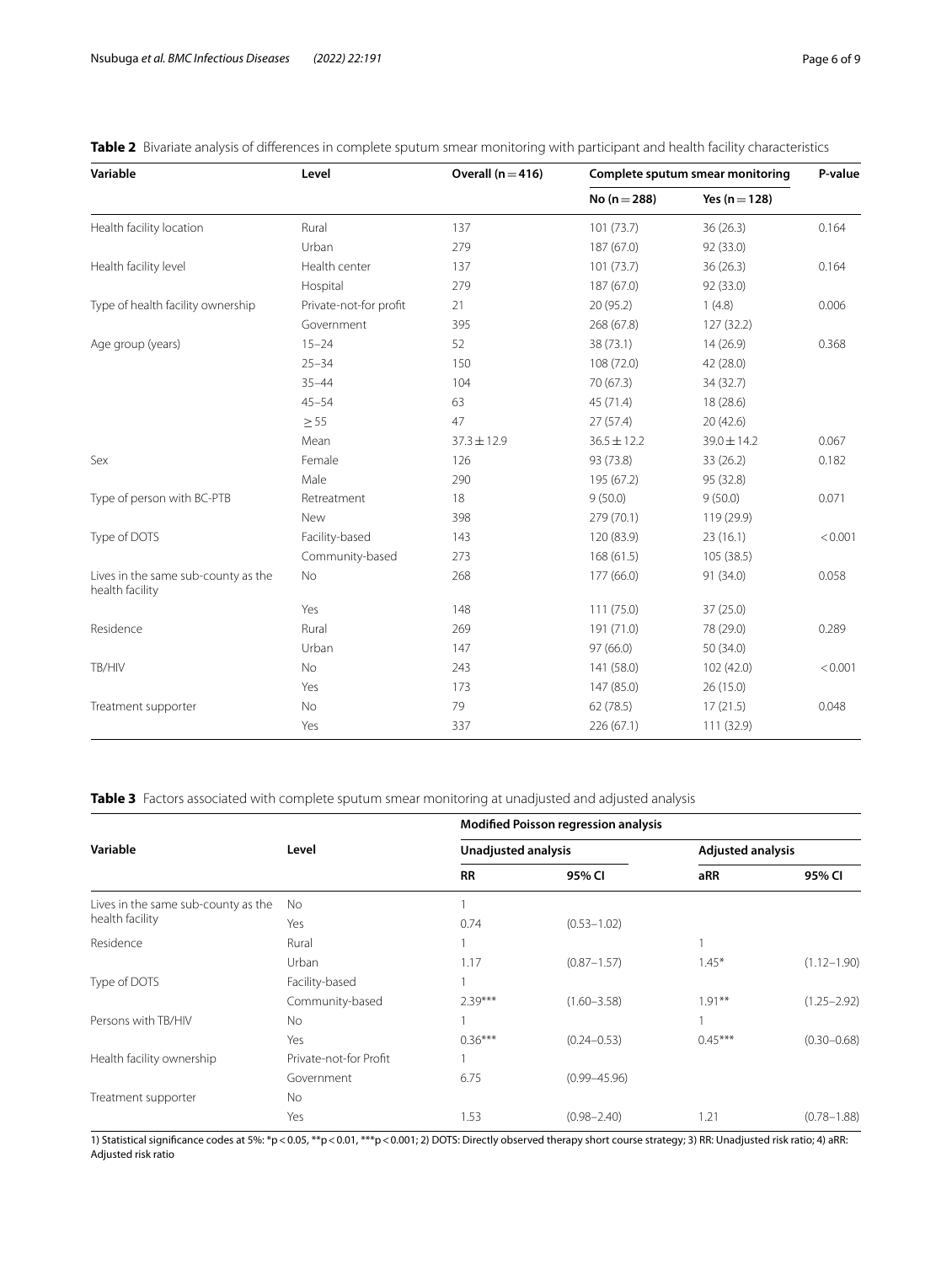the population lives  $\geq$  5 km from a health facility making access to healthcare difficult  $[28]$  $[28]$ . Accordingly, the Uganda government decentralized the delivery of health services by using Village Health Teams, the lowest level of the formal health system. However, uptake of TB services in rural areas is still challenging [[16](#page-7-15)]. This is because, at the lowest level of healthcare, multiple operational challenges such as low motivation, inadequate funding, and a low level of community involvement are prevalent [\[14](#page-7-13), [17\]](#page-7-16). Consequently, sputum smear monitoring appears not to be a priority. Another reason is inadequacies in staffing, supplies, reagents, and equipment to enable rural health facilities to perform follow-up sputum smear microscopy examinations [[9\]](#page-7-8).

Our fnding of a higher likelihood of complete sputum smear monitoring under the community-based DOTS is not surprising. This is because DOTS enables supervised TB treatment and ensures compliance with treatment recommendations [[29](#page-7-27)]. Data from systematic reviews and meta-analysis show that the community-based DOTS is associated with better treatment outcomes namely treatment success rate [[30](#page-7-28), [31\]](#page-7-29), higher treatment completion rate, and lower mortality and transfer-out rates compared to the facility-based DOTS [[31](#page-7-29)]. Our fnding hence reinforces the need to strengthen the implementation of the community-based DOTS. Furthermore, the community-based DOTS allows the involvement of community support in TB treatment by establishing a community-based support system to enable treatment compliance and sputum smear monitoring [[32](#page-7-30)]. Conversely, facility-based DOTS require individuals to visit the health facility on daily basis supervised treatment by a healthcare worker. This is logistically inefficient and ineffective given that persons with TB face physical and economic barriers [[9](#page-7-8)].

Our data show that persons with TB/HIV are less likely to complete sputum smear monitoring. TB and HIV are overlapping epidemics hence healthcare providers must provide comprehensive information concerning the management of the comorbidity  $[18]$  $[18]$ . The present finding might be explained by an interplay of myriad factors like frequent TB/HIV clinic visits which are associated with both direct and indirect costs that compromise the continuity of care [[33](#page-8-0)]. Also, persons with TB/HIV tend to have high levels of stigma which negatively impact compliance to treatment guidelines or schedules [[34\]](#page-8-1).

TB and HIV-related stigma combined with other factors like long travel distances equally infuence compliance to treatment recommendations [\[34\]](#page-8-1) and potentially results in missed appointments hence lost opportunity to monitor treatment response through sputum smear examinations. Our fndings emphasize the need to strengthen TB/HIV collaborative activities to achieve better co-management and treatment outcomes.

# **Study strengths and limitations**

Our study has several strengths. First, few studies [[9–](#page-7-8)[12](#page-7-9)] have focused on complete sputum smear monitoring in sub-Saharan Africa. Therefore, our study presents additional information about complete sputum smear monitoring among persons with bacteriologically confrmed pulmonary TB in sub-Saharan Africa. We analyzed data from all the large TB units so the fndings are likely generalizable to the setting and other similar settings in Uganda and elsewhere. However, there are limitations to consider. The analysis of secondary data is limited by the number of potential variables that infuence complete sputum smear monitoring namely levels of education, counseling, income, and employment status among others. There is a possibility of missing or inaccurate data entries in the registers although attempts were made to verify sputum smear monitoring status using the TB laboratory register. The lack of qualitative data to explain the reasons for incomplete sputum smear monitoring from the perspectives of the participant, treatment supporter, and healthcare provider is another limitation to consider. Also, there is a possibility of selection bias by excluding lost to follow-up and transferred out participants especially if they have diferent characteristics from the included participants. However, it was logistically not possible to trace these participants and to establish their sputum smear monitoring status. We did not collect data on treatment outcomes so its relationship with complete sputum smear monitoring was not assessed.

# **Conclusions and recommendations**

Our study shows that among persons with bacteriologically confirmed pulmonary TB aged $\geq$  15 years in central Uganda, the magnitude of complete sputum smear monitoring is low. Urban residence and treatment under community-based DOTs are associated with a higher likelihood of complete sputum smear monitoring while TB/HIV co-infection is associated with a lower likelihood of complete sputum smear monitoring. There is therefore a need to improve the performance of sputum smear monitoring in rural health facilities by addressing existing barriers and strengthening TB/HIV collaborative activities including the implementation of communitybased DOTS.

#### **Abbreviations**

aRR: Adjusted risk ratio; DOTS: Directly Observed Therapy Short Course; HIV: Human Immunodefciency Virus; RR: Unadjusted risk ratio.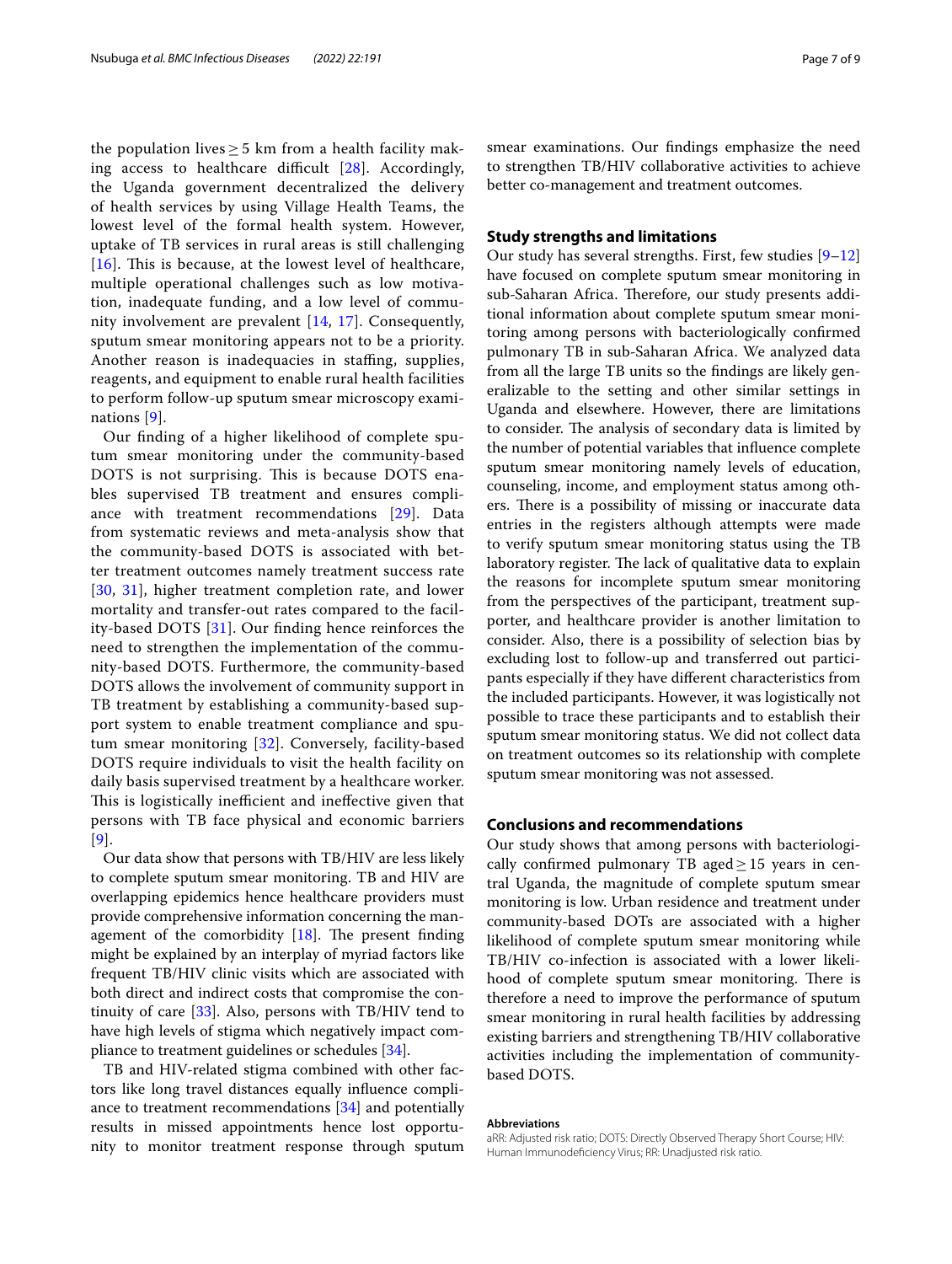Clarke International University Research Ethics Committee is hereby acknowledged for the wonderful review and feedback. The District Health Office, Masaka district, and the Head of the respective study sites are also appreciated for their support during the study. We thank the Research Assistants as well for their dedication and support.

#### **Authors' contributions**

RN and JI: study conception and design. RN: acquisition of data. JI and SO: analysis and interpretation of data. RN, NA, SO, AK, JI: drafting of manuscript. SO and JI: critical revision: RN, NA, SO, AK, JI: fnal approval of the manuscript. All authors read and approved the fnal manuscript.

#### **Funding**

None.

#### **Availability of data and materials**

The datasets generated during and/or analysed during the current study are available in the Dryad repository, accessible at [https://datadryad.org/stash/](https://datadryad.org/stash/share/5uRuH_NhN6SsBQkDFCW5RlYoYP0TCFJACGzS8uCxPzo) [share/5uRuH\\_NhN6SsBQkDFCW5RlYoYP0TCFJACGzS8uCxPzo.](https://datadryad.org/stash/share/5uRuH_NhN6SsBQkDFCW5RlYoYP0TCFJACGzS8uCxPzo)

# **Declarations**

#### **Ethics approval and consent to participate**

This study was approved by the Clarke International University Research Ethics Committee (reference number CLARKE-2020-31). We received a waiver of informed consent Clarke International University Research Ethics Committee because it was logistically impractical and inefficient given that the data were collected retrospectively. We confrm that all the methods were performed in accordance with the relevant guidelines and regulations.

#### **Consent for publication**

Not applicable.

#### **Competing interests**

The authors declare that they have no competing interests.

#### **Author details**

<sup>1</sup> Institute of Public Health and Management, Clarke International University, Kampala, Uganda. <sup>2</sup>The AIDS Support Organization (TASO), Soroti Center of Clinical Excellence, Soroti, Uganda. <sup>3</sup>Infectious Diseases Institute (IDI), Makerere University College of Health Sciences, Kampala, Uganda. <sup>4</sup>Department of Community Health, Faculty of Medicine, Mbarara University of Science and Technology, Mbarara, Uganda.

# Received: 28 May 2021 Accepted: 16 February 2022

#### **References**

- <span id="page-7-0"></span>1. World Health Organization. Global tuberculosis report 2021. Geneva: Switzerland; 2021.
- <span id="page-7-1"></span>2. Republic of Uganda. National Tuberculosis and Leprosy Control Program: Revised National Strategic Plan 2015/16–2019/20. Kampala, Uganda: Ministry of Health, 2017.
- <span id="page-7-2"></span>3. World Health Organization. Guidelines for treatment of drug-susceptible tuberculosis and patient care. 2017.
- <span id="page-7-3"></span>4. Hopewell PC, Pai M, Maher D, Uplekar M, Raviglione MC. International standards for tuberculosis care. Lancet Infect Dis. 2006;6(11):710–25.
- <span id="page-7-4"></span>5. Republic of Uganda. National Tuberculosis and Leprosy Control Program: Revised National Strategic Plan 2015/16–2019/20. Kampala, Uganda; 2017.
- <span id="page-7-5"></span>6. Republic of Uganda. Annual health sector performance report: fnancial year 2019/2020. Kampala, Uganda: Ministry of Health, Uganda; 2020.
- <span id="page-7-6"></span>7. World Health Organization. Treatment of tuberculosis: guidelines for nationl programmes: World Health Organization; 2003.
- <span id="page-7-7"></span>8. Izudi J, Tamwesigire IK, Bajunirwe F. Does completion of sputum smear monitoring have an efect on treatment success and cure rate among
- <span id="page-7-8"></span>9. Izudi J, Tamwesigire IK, Bajunirwe F. Treatment supporters and level of health facility infuence completion of sputum smear monitoring among tuberculosis patients in rural Uganda: a mixed-methods study. Int J Infect Dis. 2020;91:149–55.
- <span id="page-7-11"></span>10. Harries A, Gausi F, Salaniponi F. When are follow-up sputum smears actually examined in patients treated for new smear-positive pulmonary tuberculosis? Int J Tuberc Lung Dis. 2004;8(4):440–4.
- <span id="page-7-10"></span>11. Nakaggwa P, Odeke R, Kirenga B, Bloss E. Incomplete sputum smear microscopy monitoring among smear-positive tuberculosis patients in Uganda. Int J Tuberc Lung Dis. 2016;20(5):594–9.
- <span id="page-7-9"></span>12. Kayigamba FR, Bakker MI, Mugisha V, Gasana M, van der Loeff MFS. Sputum completion and conversion rates after intensive phase of tuberculosis treatment: an assessment of the Rwandan control program. BMC Res Notes. 2012;5(1):1–7.
- <span id="page-7-12"></span>13. Javira S. Massive! Uganda's health sector delivering service with confdence as citizens reap from infrastructure investiment (Part II). 2020.
- <span id="page-7-13"></span>14. Nsubuga R, Adrawa N, Okoboi S, Komuhangi A, Izudi J. Dataset for complete sputum smear monitoring among adults with pulmonary tuberculosis in central Uganda: evidence from a retrospective cohort study, Dryad. Dataset. 2022. [https://doi.org/10.5061/dryad.msbcc2g0t.](https://doi.org/10.5061/dryad.msbcc2g0t.Dryad) [Dryad.](https://doi.org/10.5061/dryad.msbcc2g0t.Dryad)
- <span id="page-7-14"></span>15. Lauritsen J. EpiData (version 3.1). A comprehensive tool for validated entry and documentation of data. 2004.
- <span id="page-7-15"></span>16. Schmidt CO, Kohlmann T. When to use the odds ratio or the relative risk? Int J Public Health. 2008;53(3):165.
- <span id="page-7-16"></span>17. Cameron AC, Trivedi PK. Regression-based tests for overdispersion in the Poisson model. J Econometrics. 1990;46(3):347–64.
- <span id="page-7-17"></span>18. Attia A. Why should researchers report the confdence interval in modern research. Middle East Fertil Soc J. 2005;10(1):78–81.
- <span id="page-7-18"></span>19. Gupta SK. The relevance of confdence interval and P-value in inferential statistics. Indian J Pharmacol. 2012;44(1):143.
- <span id="page-7-19"></span>20. Akobeng AK. Confdence intervals and p-values in clinical decision making. Acta Paediatr. 2008;97(8):1004–7.
- 21. Ranstam J. Why the P-value culture is bad and confdence intervals a better alternative. Elsevier; 2012.
- <span id="page-7-20"></span>22. Halsey LG. The reign of the p-value is over: what alternative analyses could we employ to fll the power vacuum? Biol Let. 2019;15(5):20190174.
- <span id="page-7-21"></span>23. World Health Organiation. Tuberculosis: key facts Geneva, Switzerland: WHO; 2020 (cited 2020 May 12). [https://www.who.int/news-room/fact](https://www.who.int/news-room/fact-sheets/detail/tuberculosis)[sheets/detail/tuberculosis.](https://www.who.int/news-room/fact-sheets/detail/tuberculosis)
- <span id="page-7-22"></span>24. Izudi J, Semakula D, Sennono R, Tamwesigire IK, Bajunirwe F. Treatment success rate among adult pulmonary tuberculosis patients in sub-Saharan Africa: a systematic review and meta-analysis. BMJ Open. 2019;9(9):e029400.
- <span id="page-7-23"></span>25. Musaazi J, Kiragga A, Castelnuovo B, Kambugu A, Bradley J, Rehman A. Tuberculosis treatment success among rural and urban Ugandans living with HIV: a retrospective study. Public health action. 2017;7(2):100–9.
- <span id="page-7-24"></span>26. Tadesse T, Demissie M, Berhane Y, Kebede Y, Abebe M. Long distance travelling and fnancial burdens discourage tuberculosis DOTs treatment initiation and compliance in Ethiopia: a qualitative study. BMC Public Health. 2013;13:424.
- <span id="page-7-25"></span>27. Republic of Uganda. Health Sector Development Plan 2015/16– 2019/2020. Kampala, Uganda: Ministry of Health, 2015.
- <span id="page-7-26"></span>28. Republic of Uganda. Annual health sector performance report: fnancial year 2017/2018. Kampala, Uganda: Ministry of Health, Uganda; 2018.
- <span id="page-7-27"></span>29. World Health Organization. Companion handbook to the WHO guidelines for the programmatic management of drug-resistant tuberculosis: World Health Organization; 2014.
- <span id="page-7-28"></span>30. Wright CM, Westerkamp L, Korver S, Dobler CC. Community-based directly observed therapy (DOT) versus clinic DOT for tuberculosis: a systematic review and meta-analysis of comparative efectiveness. BMC Infect Dis. 2015;15:210.
- <span id="page-7-29"></span>31. Zhang H, Ehiri J, Yang H, Tang S, Li Y. Impact of community-based dot on tuberculosis treatment outcomes: a systematic review and meta-analysis. PloS One. 2016;11(2):e0147744.
- <span id="page-7-30"></span>32. Mafgiri DK, McGrath JW, Whalen CC. Task shifting for tuberculosis control: a qualitative study of community-based directly observed therapy in urban Uganda. Glob Public Health. 2012;7(3):270–84.